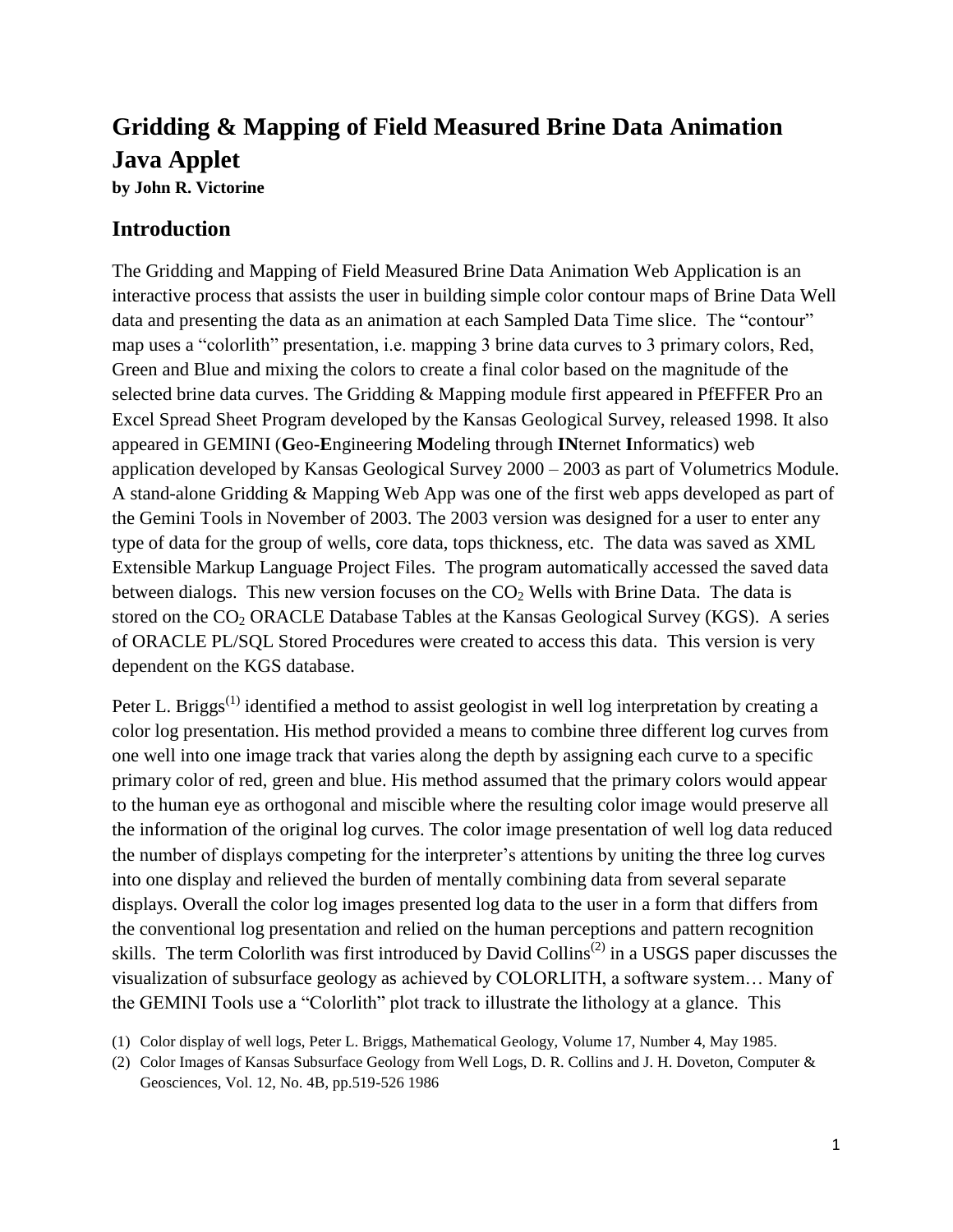program extends this concept to the Gridding & Mapping web app with the brine data curves since there are a number of data types that are created for each water sample for each well. The idea of using the brine data magnitudes to create the color "contour" map would reflect the general chemistry of the brine data. The influence of the  $CO<sub>2</sub>$  injected into the Mississippian might alter the brine chemistry which could be mapped over time by the color changes on the Gridding and Mapping Web App.

To access Gridding and Mapping of Field Measured Brine Data Animation web site go to [http://www.kgs.ku.edu/PRS/Ozark/Software/GRID\\_FIELD/index.html](http://www.kgs.ku.edu/PRS/Ozark/Software/GRID_FIELD/index.html) at the top of the web page there is a menu "Main Page|Applet|Help|Copyright & Disclaimer|". Select the "Applet"



menu option a "Warning - Security" Dialog will appear *("Do you want to run this application?"*). The program has to be able to read and write to the user's PC and access the Kansas Geological Survey (KGS) Database and File Server, ORACLE requires this dialog. The program does not save your files to KGS, but allows you to access the KGS for well information. The program does not use Cookies or any hidden software. The blue shield on the warning

dialog is a symbol that the Java web app is created by a trusted source, which is the University of Kansas. Select the "Run" Button, which will show the Brine Data "Enter" Panel illustrated below,



Select the Brine Data Icon button and the Brine Data Dialog will display with a list of the measured brine data of the monitoring wells in the Brine Data table.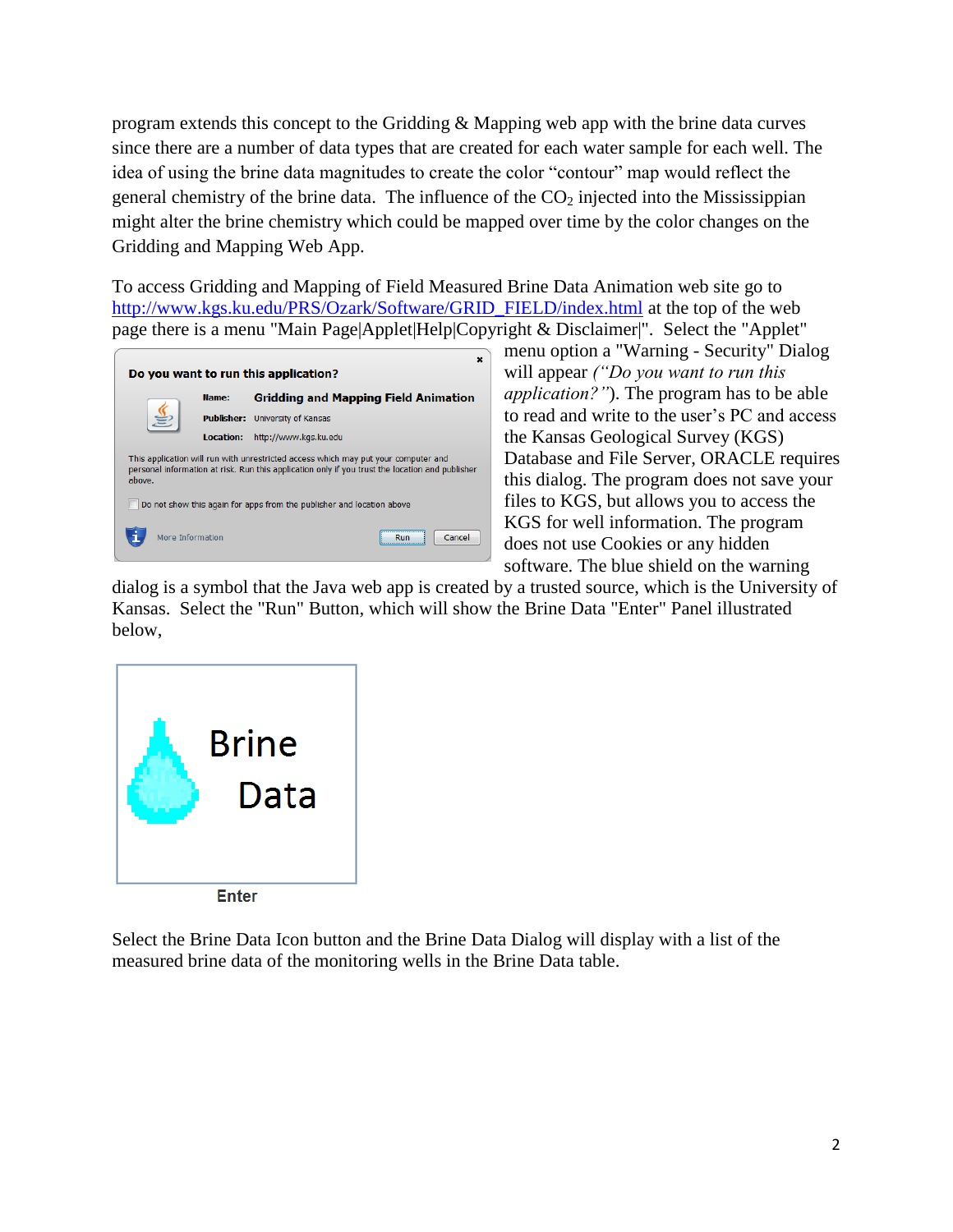## **Brine Data Dialog**

This program is designed to create a gridding and mapping animation of the 15 monitoring wells in around the Wellington KGS 2-28  $CO<sub>2</sub>$  Sequestration Well using a "colorlith" presentation of the brine data, i.e. 3 brine data curves mapped to 3 colors Red, Green and Blue respectively and mixes the color to reflect the general chemistry. The idea is that by picking and plotting the right three curves that may be especially sensitive to the brine chemistry and reflect the  $CO<sub>2</sub>$ interaction and see a change in the presentation on the map over time by the color changes.

| $\mathbf{\mathbf{\hat{E}}}$<br><b>Brine Data</b>                                                    |                                      |                        | $\mathbf x$<br>ا د ا<br>— |
|-----------------------------------------------------------------------------------------------------|--------------------------------------|------------------------|---------------------------|
|                                                                                                     |                                      |                        |                           |
| Select check boxes from left R-Red to right B-Blue otherwise the color mix will not plot correctly. |                                      |                        | <b>Clear Selection</b>    |
| $\Gamma$ Other                                                                                      | <b>Cations</b>                       | <b>Anions</b>          |                           |
| 3<br>G<br>B<br>Curve<br>$\mathbb{R}$                                                                | ?<br>G<br>$\mathbb{R}$<br>B<br>Curve | ?<br>G<br>$\mathsf{R}$ | B<br>Curve                |
| ?<br><b>Specific Conductivity</b>                                                                   |                                      | ş.                     | <b>Bicarbonate</b>        |
| G<br>PH                                                                                             |                                      |                        |                           |
| G<br>Temperature (C)                                                                                |                                      |                        |                           |
| X<br><b>Resistivity (Rw)</b>                                                                        |                                      |                        |                           |
| <b>Total Solids Computed</b><br>?                                                                   |                                      |                        |                           |
| <b>MNEM</b><br>5%<br>Min                                                                            | 25%<br>Mean                          | Median<br>75%          | 95%<br>Max                |
|                                                                                                     |                                      |                        |                           |
|                                                                                                     |                                      |                        |                           |
|                                                                                                     |                                      |                        |                           |
|                                                                                                     |                                      |                        |                           |



Close this dialog and all dialogs opened by this dialog.

Begin Animation of Brine Data.

The brine data for the 15 monitoring wells are automatically downloaded when the user starts the program and loaded into this dialog. The bottom panel is the basic control to select the 3 brine data curves to map to the 3 colors Red, Green and Blue respectively and automatically mixes the color to reflect the general chemistry**.** At the top of the panel is a "warning" to select the boxes from left R-Red to right B-Blue otherwise the color mix will not plot correctly. The "Clear Selection" button allows the user to clear the selection so they can select a different set of curves. The user will note next to each Curve row is a set of labels **X**, **?**, or a **G**, as indicators on the number of samples within each of the curves. If the curve you are selecting has data for all rows then you will see the Green **G** for good data curve, if you have 20% to 99% of the curve rows filled you will see an Orange **?** for questionable curve data, and if you have from 0 to 19% of the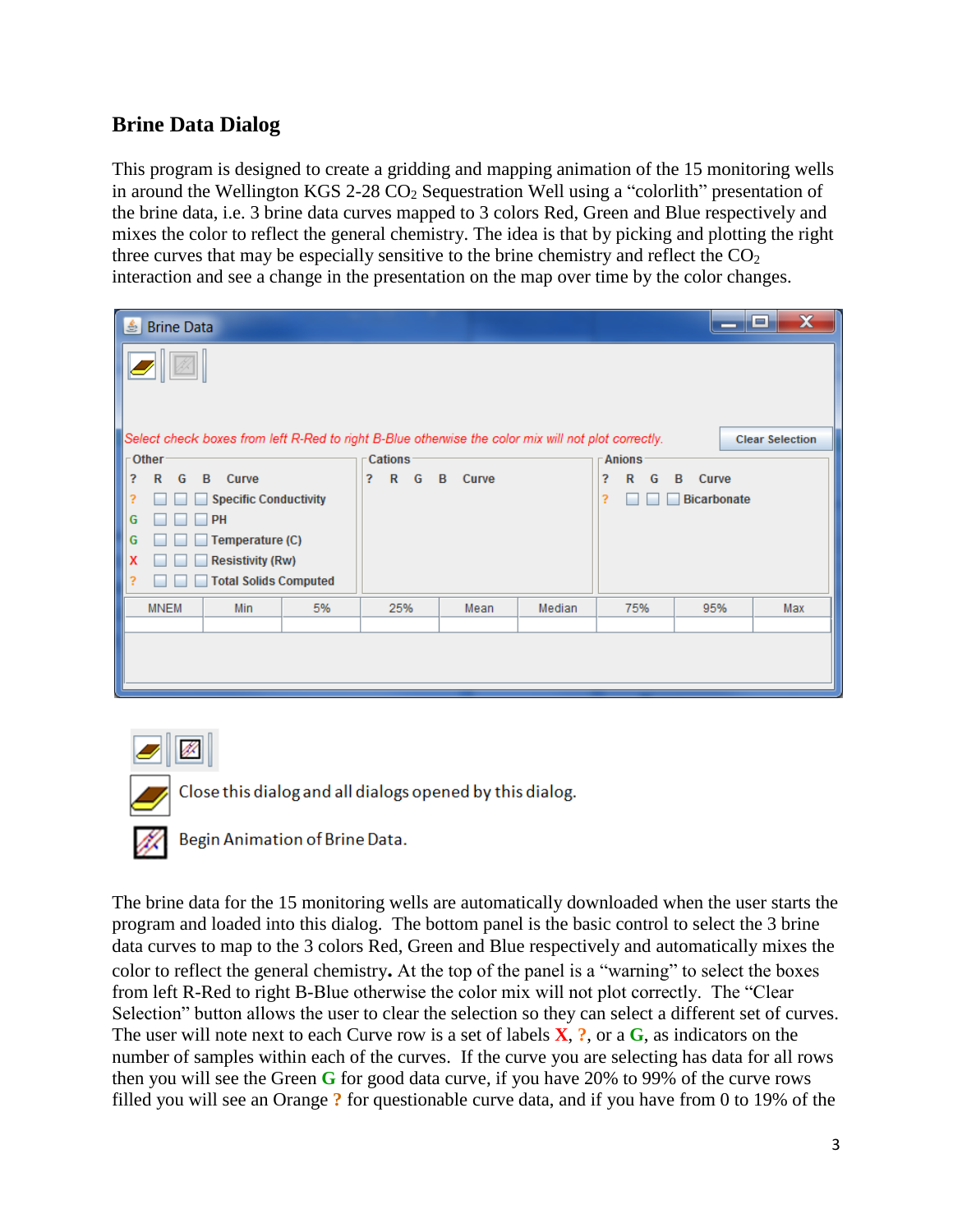curve rows filled you will see a Red **X** for bad curve "do not select". The bottom table shows the statistics of the data for the complete data set. The plot icon  $\mathbb{Z}$  button will only enable when the user has selected the 3 curves for plotting.

| 흑                | <b>Brine Data</b>                               |                              |       |                       |                                                                                                     |        |                                  |                | $\mathbf x$<br>о       |  |
|------------------|-------------------------------------------------|------------------------------|-------|-----------------------|-----------------------------------------------------------------------------------------------------|--------|----------------------------------|----------------|------------------------|--|
|                  |                                                 |                              |       |                       | Select check boxes from left R-Red to right B-Blue otherwise the color mix will not plot correctly. |        |                                  |                | <b>Clear Selection</b> |  |
| -Other           |                                                 |                              |       | Cations               |                                                                                                     |        | <b>Anions</b>                    |                |                        |  |
| ?                | $\mathsf{R}$<br>G                               | B<br>Curve                   |       | ?<br>$\mathbf R$<br>G | B<br>Curve                                                                                          |        | R<br>?<br>G                      | <b>B</b> Curve |                        |  |
| ?                |                                                 | <b>Specific Conductivity</b> |       |                       |                                                                                                     |        | ?<br>$\triangledown$ Bicarbonate |                |                        |  |
| G                |                                                 | PH                           |       |                       |                                                                                                     |        |                                  |                |                        |  |
|                  |                                                 |                              |       |                       |                                                                                                     |        |                                  |                |                        |  |
| x                | G<br>Temperature (C)<br><b>Resistivity (Rw)</b> |                              |       |                       |                                                                                                     |        |                                  |                |                        |  |
| ?                |                                                 | <b>Total Solids Computed</b> |       |                       |                                                                                                     |        |                                  |                |                        |  |
|                  | <b>MNEM</b>                                     | Min                          | 5%    | 25%                   | Mean                                                                                                | Median | 75%                              | 95%            | Max                    |  |
| PH               |                                                 | 4.76                         | 4.968 | 5.707                 | 5.89                                                                                                | 5.799  | 5.992                            | 6.377          | 6.58                   |  |
| <b>DEGC</b>      |                                                 | 18.7                         | 22.95 | 26.375                | 31.35                                                                                               | 30.821 | 35.7                             | 38.675         | 41.9                   |  |
| HCO <sub>3</sub> |                                                 | 45.38                        | 51.21 | 60.2                  | 65.1                                                                                                | 77.892 | 84.195                           | 163.44         | 246.7                  |  |
|                  |                                                 |                              |       |                       |                                                                                                     |        |                                  |                |                        |  |

The "Clear Selection" button resets the check boxes so the user can choose a different set of curves, the Statistics Table is also cleared.

The applet is automatically downloading the brine data for this animation from a ORACLE PL/SQL Stored Procedure,

#### [http://chasm.kgs.ku.edu/ords/iqstrat.co2\\_gridding\\_pkg.getDateXML?sID=FIELD](http://chasm.kgs.ku.edu/ords/iqstrat.co2_gridding_pkg.getDateXML?sID=FIELD)

This data set is all the data that is necessary to create an animation over time. Each data set will have a Group ID ("FIELD") and a Group Number starting at 0, 1, 2, ... etc. Each number also represents a date the well was sampled, i.e. 0 is 20 January 2015, 1 is 27 January 2015, etc. The wells were automatically group to simplify the process. The color limits for each date is set at the beginning using the statistics table at the bottom of the Brine Data Frame and every time slice is set to those limits, i.e. 5% is the minimum value and 95% is the maximum value. The data over time is plotted to the same limits in the hope of observing brine chemistry changes over time with respect to the wells.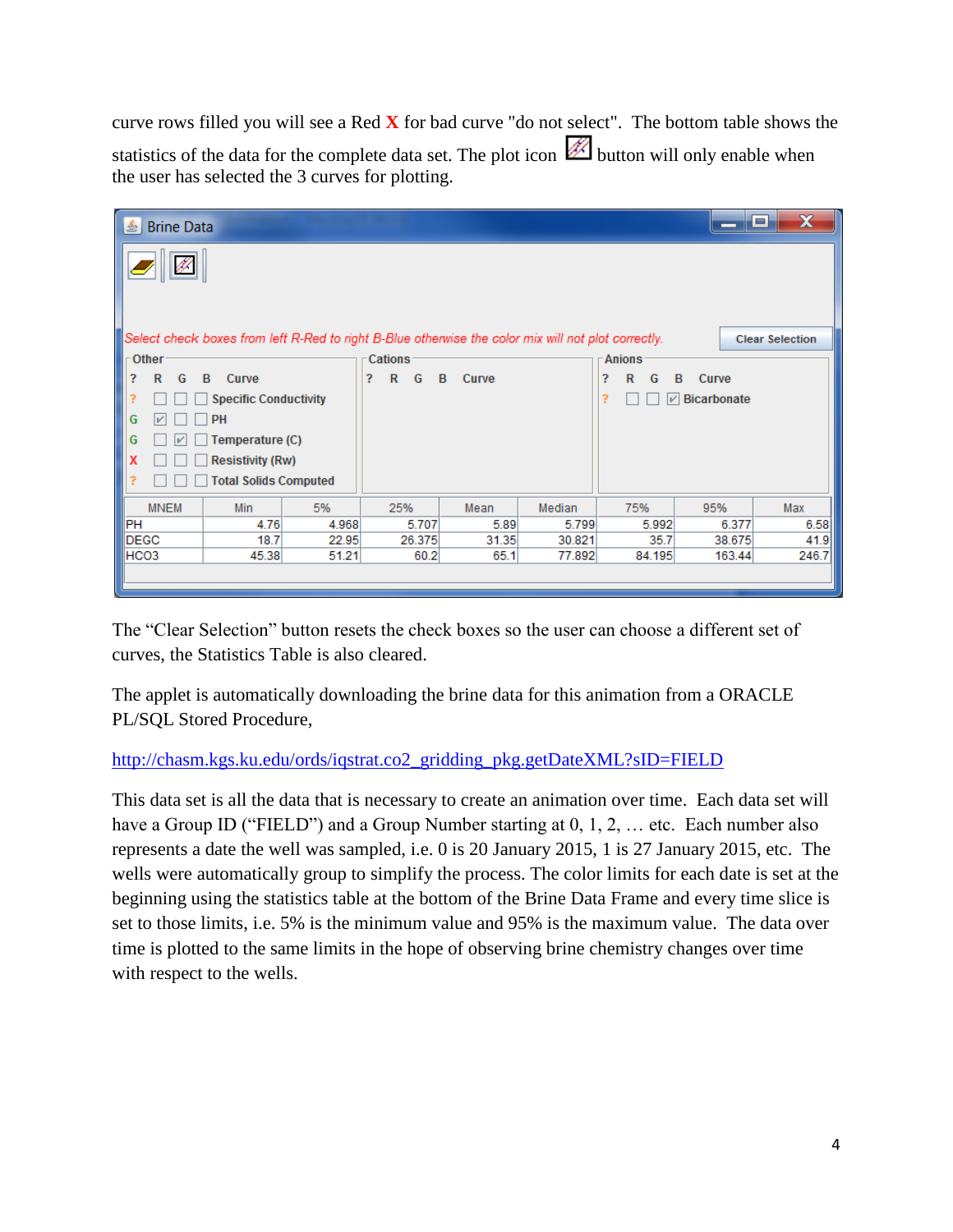## **Map Brine Data Frame**

The "Map Brine Data" Frame is basically the Gridding & Mapping Control Panel. The frame has 2 sections the upper or check boxes of possible brine data types that were analyzed for the well group. The check boxes are grouped in 3 separate panels, "Other Brine Data Types, Cations, and Anions. There are 3 check boxes for each brine data type, R-Red, G-Green and B-Blue. The user will note next to each Curve row is a set of labels **X**, **?**, or a **G**, as indicators on the number of samples within each of the curves. If the curve you are selecting has data for all rows then you will see the Green **G** for good data curve, if you have 20% to 99% of the curve rows filled you will see an Orange **?** for questionable curve data, and if you have from 0 to 19% of the curve rows filled you will see a Red **X** for bad curve "do not select". The program is designed to allow the user to select up to 3 brine data curves and to map each curve with a primary color to form a "Colorlith" of the brine data on the Gridding & Mapping Well Map Plot.



As the user selects each brine data curve for plotting the program computes a statistical analysis of the data, i.e. computing the Minimum, Maximum, Mean, Median, etc. of the brine data curve in the second section. The data is presented so the user knows the spread of the data. The program automatically selects the 5% and 95% for the minimum and maximum plot values and places them in the text fields at the bottom of the panel for the color selected. The user can change the values, which will change the color of the Gridding & Mapping Plot Area.

#### **Example: PH, Temperature and Bicarbonate Anion Brine Data Well Map:**

Starting with the upper panels this example will generate a Gridding & Mapping Brine Data Well Map for the PH, Temperature and Bicarbonate Anion.

Select the R (Red) Check box in the PH Curve Row. This action will perform a number of steps,

- 1. All other check boxes under the R (Red) column are disabled.
- 2. The PH data spread is computed and inserted in the statistics table.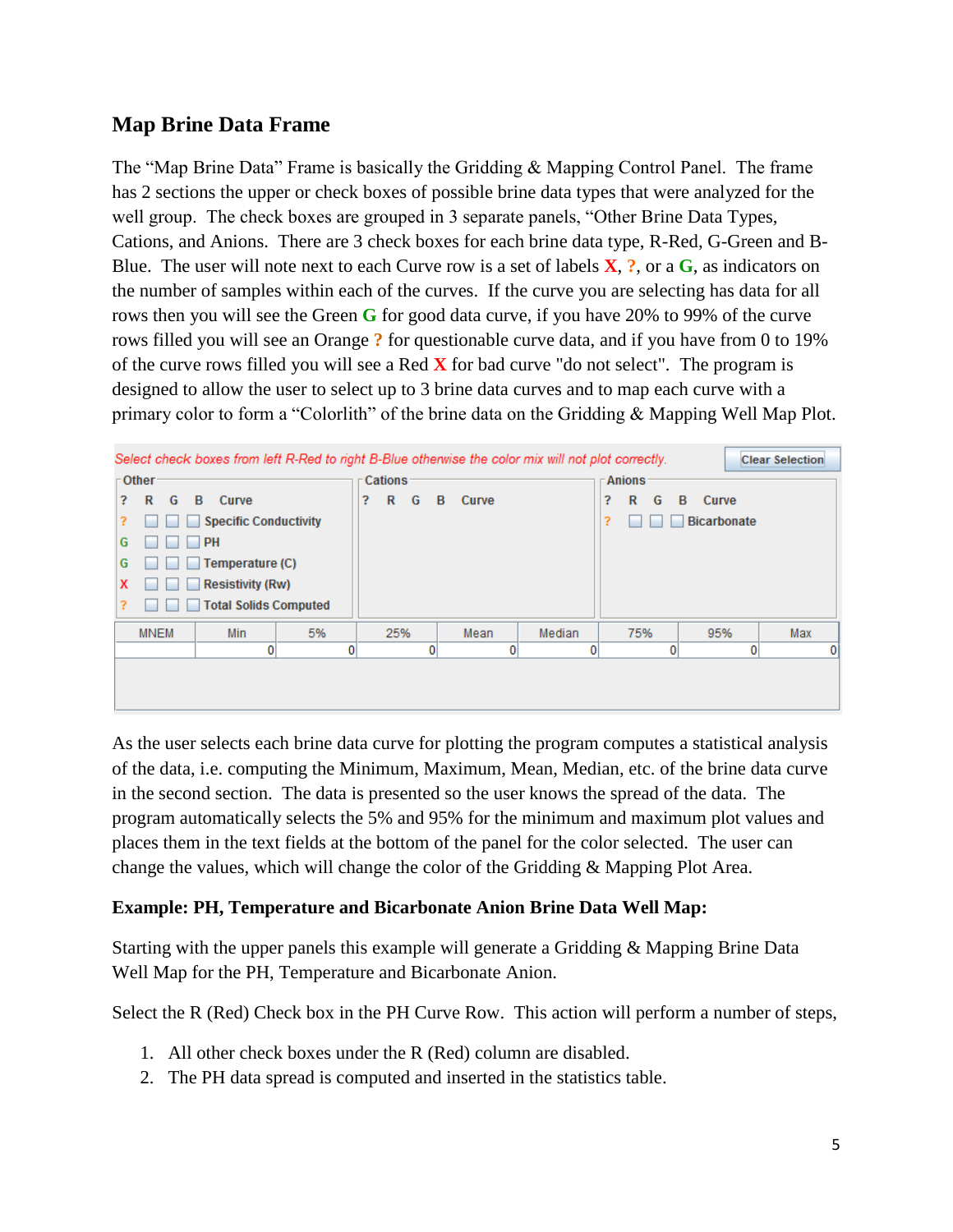| Select check boxes from left R-Red to right B-Blue otherwise the color mix will not plot correctly. |                                          |   |                   |       |   |        |   |       | <b>Clear Selection</b> |   |        |                    |       |      |
|-----------------------------------------------------------------------------------------------------|------------------------------------------|---|-------------------|-------|---|--------|---|-------|------------------------|---|--------|--------------------|-------|------|
|                                                                                                     | Other<br><b>Cations</b><br><b>Anions</b> |   |                   |       |   |        |   |       |                        |   |        |                    |       |      |
| 2.                                                                                                  | R                                        | G | Curve<br><b>B</b> |       | ? | G<br>R | B | Curve |                        | ? | R<br>G | Curve<br>B         |       |      |
|                                                                                                     | <b>Specific Conductivity</b>             |   |                   |       |   |        |   |       |                        |   |        | <b>Bicarbonate</b> |       |      |
| G                                                                                                   |                                          |   | <b>PH</b>         |       |   |        |   |       |                        |   |        |                    |       |      |
| G                                                                                                   |                                          |   | Temperature (C)   |       |   |        |   |       |                        |   |        |                    |       |      |
| x                                                                                                   | <b>Resistivity (Rw)</b>                  |   |                   |       |   |        |   |       |                        |   |        |                    |       |      |
| ?                                                                                                   | <b>Total Solids Computed</b>             |   |                   |       |   |        |   |       |                        |   |        |                    |       |      |
|                                                                                                     | <b>MNEM</b>                              |   | Min               | 5%    |   | 25%    |   | Mean  | Median                 |   | 75%    | 95%                |       | Max  |
| <b>PH</b>                                                                                           |                                          |   | 4.76              | 4.968 |   | 5.707  |   | 5.89  | 5.799                  |   | 5.992  |                    | 6.377 | 6.58 |
|                                                                                                     |                                          |   |                   | 0     |   |        |   |       |                        |   |        |                    | n     | 0    |
|                                                                                                     |                                          |   | 0                 | 0     |   |        |   |       |                        |   | 0      |                    | 0     | 0    |
|                                                                                                     |                                          |   |                   |       |   |        |   |       |                        |   |        |                    |       |      |

The user can then select the G (Green) Check box in the Temperature Curve Row and then the B (Blue) Check box in the Bicarbonate Curve Row as illustrated below.

| Select check boxes from left R-Red to right B-Blue otherwise the color mix will not plot correctly. |            |         |   |        |    |               |        |             | <b>Clear Selection</b>      |               |
|-----------------------------------------------------------------------------------------------------|------------|---------|---|--------|----|---------------|--------|-------------|-----------------------------|---------------|
| $\mathsf{\Gamma}$ Other                                                                             |            | Cations |   |        |    | <b>Anions</b> |        |             |                             |               |
| R<br>G<br>?                                                                                         | B<br>Curve |         | ? | G<br>R | B. | Curve         |        | R<br>2<br>G | B<br>Curve                  |               |
| <b>Specific Conductivity</b>                                                                        |            |         |   |        |    |               |        | ?           | $\triangledown$ Bicarbonate |               |
| G<br>⊮                                                                                              | PH         |         |   |        |    |               |        |             |                             |               |
| Temperature (C)<br>G<br>M                                                                           |            |         |   |        |    |               |        |             |                             |               |
| x                                                                                                   |            |         |   |        |    |               |        |             |                             |               |
| ?                                                                                                   |            |         |   |        |    |               |        |             |                             |               |
| <b>MNEM</b>                                                                                         | Min        | 5%      |   | 25%    |    | Mean          | Median | 75%         | 95%                         | Max           |
| PH                                                                                                  | 4.76       | 4.968   |   | 5.707  |    | 5.89          | 5.799  | 5.992       |                             | 6.58<br>6.377 |
| <b>DEGC</b>                                                                                         | 18.7       | 22.95   |   | 26.375 |    | 31.35         | 30.821 | 35.7        | 38.675                      | 41.9          |
| HCO <sub>3</sub>                                                                                    | 45.38      | 51.21   |   | 60.2   |    | 65.1          | 77.892 | 84.195      | 163.44                      | 246.7         |
|                                                                                                     |            |         |   |        |    |               |        |             |                             |               |

The data has been entered and the user only needs to select the "Plot Map" button, which will display the Gridding & Mapping Brine Data Well Map. The user will also notice that the "Create Report" Button will then be enabled. The user can generate a Output Web Page for this data selection if they wish. The user can also modify the Colorlith minimum and maximum limits for each color, which will automatically be reflected in the plot.

The color map reflects the brine chemistry for the PH-Temperature and Bicarbonate Anion. The Colorlith Red-Green-Blue color mix is controlled by the minimum and maximum displayed in the lower panel of the "Map Brine Data" Frame. The Brine Data Well Map will have dark and light colors, dark being the maximum of the color mix or maximums of the PH-Temp-HCO3 data values and light the minimum of the color mix or minimums of the PH-Temp-HCO3 data. Each Red, Green and Blue Color goes from 0 – Maximum Brine Data Value to 255 – Minimum Brine Data Value. The value of the specific curve set the value of the color, i.e.

Color Value =  $255 - [255 * (brine data value - Minimum) / (Maximum - Minimum)]$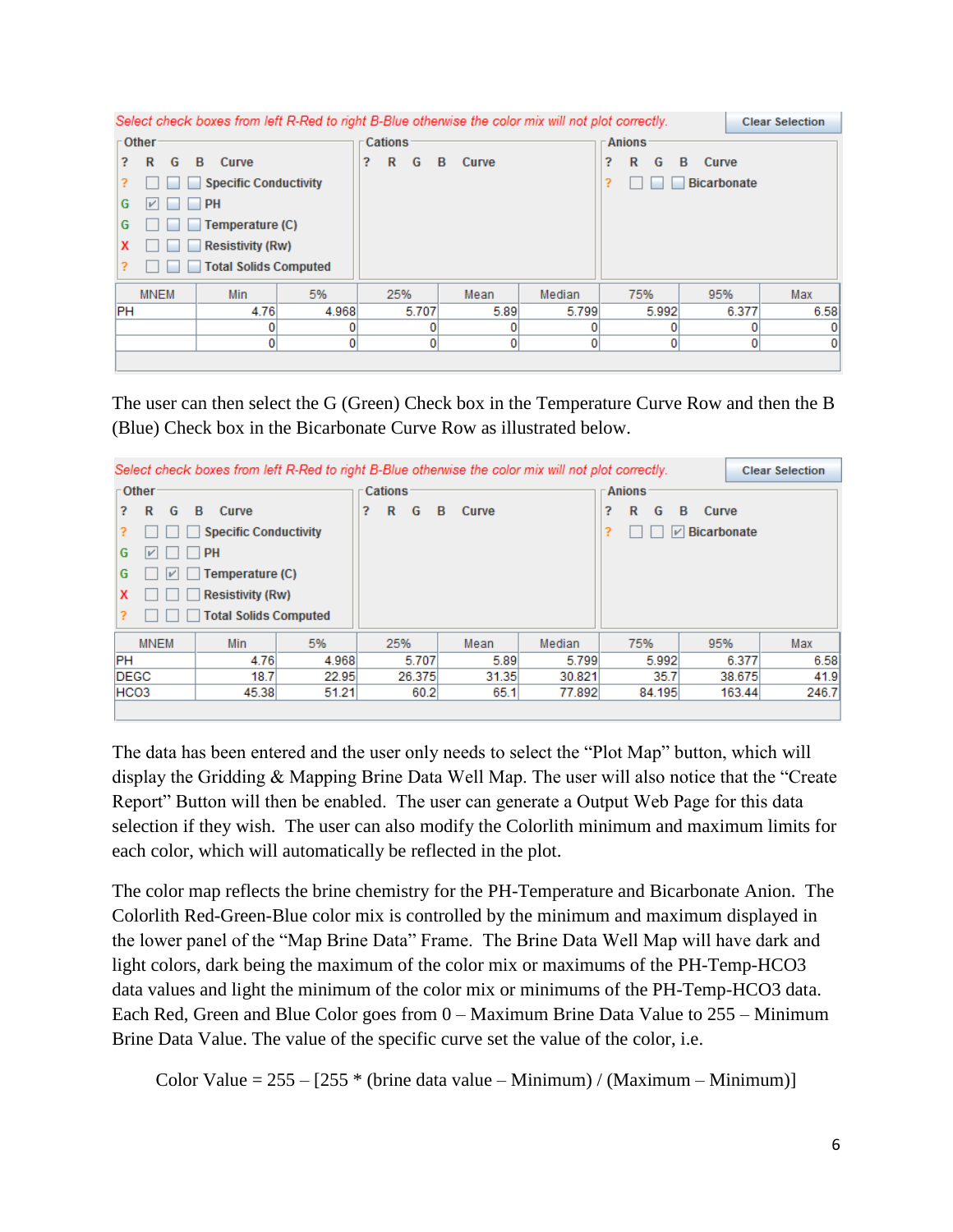This is done for each curve for each cell and the cell is then painted to the color of the Red-Green-Blue color values. If all the colors are set to 0 then the grid cell is black and this indicates that the maximum value for all the selected curves was used. If all the colors are set to 255 then the grid cell is white and this indicates that the minimum value for all the selected curves was used. If the brine data was proportional between the wells, i.e. they brine data changes by a factor "A" then you would expect the color to be grays. The brine data is not necessarily proportional, in that the concentration of PH-Temperature-Bicarbonate is the same by only a factor of "A" for each well. This gives the color of the map. The Bicarbonate will be at a maximum for some wells and a minimum for others and the same for the PH and Temperature will vary across the well area.



The plot icon  $\mathbb{Z}$  button will only enable when the user has selected the 3 curves for plotting and will show the brine gridding & mapping map for the first sampled data. The Animation Control Dialog will appear at the top of the screen.